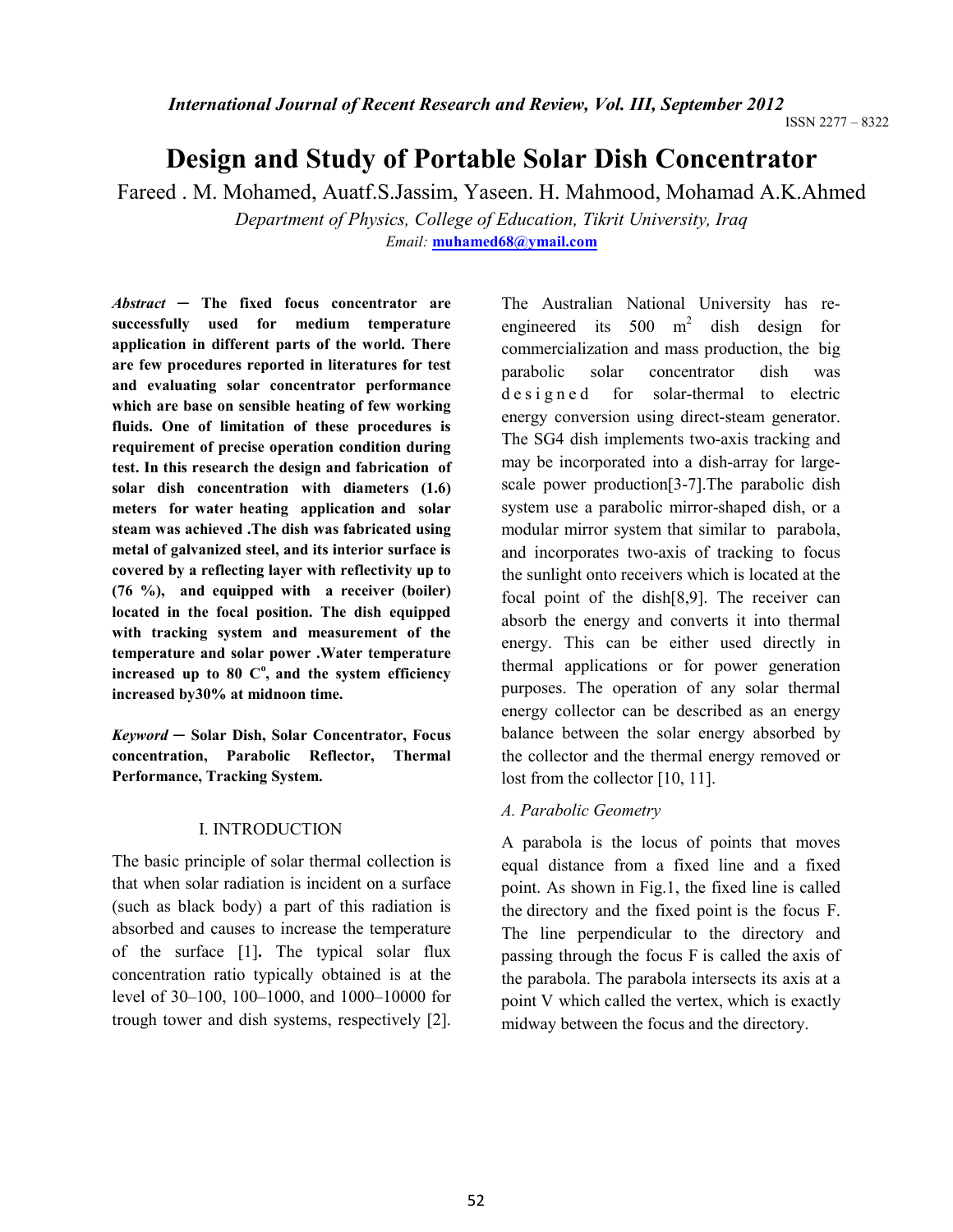

Fig.1 The parabola intersection

# *B. Concentration Ratio*

The "concentration ratio" is used to describe the amount of light energy concentration achieved by a given collector. Two different definitions of concentration ratio are in general use. The Optical Concentration Ratio (C  $R_0$ ) can be calculated using equation 1 as follow [4]

$$
CR_o = \frac{1/A_r \int I_r dA_r}{I_o} \tag{1}
$$

Where  $(I_r)$  represent integration over the receiver area  $(A_r)$  and  $(I_0)$  the insulation incident on the collector aperture [4].The Geometric Concentration Ratio can be defined as the area of the collector aperture  $A_a$  divided by the surface area of the receiver  $A_r$  and can be calculated by Eq.2

$$
CR_g = A_a / A_r \tag{2}
$$

Where  $A_a$  is the area of collector and  $A_r$  is the area of receiver . Optical concentration ratio relates directly to lens or reflector quality;

however, in many collectors the surface area of the receiver is larger than the concentrated solar image directory. If the origin is taken at the vertex V and the x-axis along the axis of the parabola, the equation of the parabola is

$$
y^2 = 4fx \tag{3}
$$

where f, the focal length, is the distance from the vertex to the focus. When the coordinates origin is shifted to point F as is often done in optical studies, with the vertex to the left of the origin, the equation of a parabola becomes

$$
y^2 = 4f(x+f) \tag{4}
$$

In polar coordinates, using the usual definition of r as the distance from the origin and  $\theta$  the angle from the x-axis to r, we have for a parabola with its vertex at the origin and symmetrical about the x-axis

$$
\frac{\sin^2 \theta}{\cos \theta} = \frac{4f}{r} \tag{5}
$$

Usually, in solar studies, it is more useful to define the parabolic curve with the origin at F and in terms of the angle  $(\psi)$  in polar coordinates with the origin at F. The angle  $\psi$  is measured from the line VF and the parabolic radius p, is the distance from the focus F to the curve. Shifting the origin to the focus F, we have

$$
p = \frac{2f}{1 + \cos \omega} \tag{6}
$$

The parabolic shape is widely used as the reflecting surface for concentrating solar collectors because it has the property that, for any line parallel to the axis of the parabola, the angle p between it and the surface normal is equal to the angle between the normal and a line to the focal point. Since solar radiation arrives at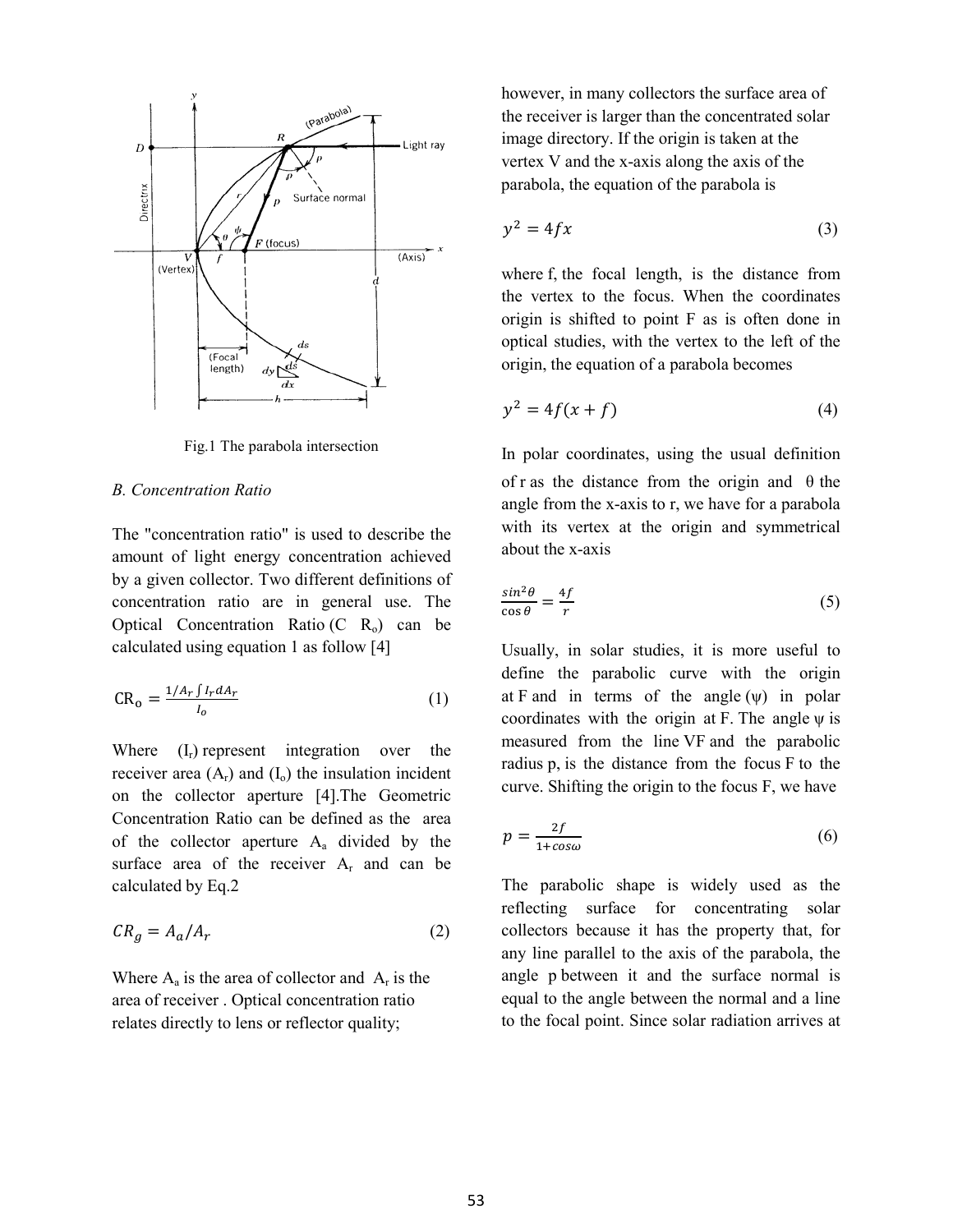the earth in essentially parallel rays and by Snell's law the angle of reflection equals the angle of incidence, all radiation parallel to the axis of the parabola will be reflected to a single point F, which is the focus. Careful inspection of the geometry described in Fig.3 will show that the following is true:

$$
\psi = 2p \tag{7}
$$

ψ is the angle of reflection and P is distance RF from figure 1. The general expressions given so far for the parabola define a curve infinite in extent. Solar concentrators use a truncated portion of this curve. The extent of this truncation is usually defined in terms of the rim angle ( $\psi_{rim}$ ) or f/d which represents the ratio of the focal length (f) to diameter of dish (d) . The scale (size) of the curve is then specified in terms of a linear dimension such as the aperture diameter d or the focal length f. This is readily apparent in Fig. 2 which shows various finite parabola having a common focus and the same aperture diameter.



Fig. 2 Segments of a parabola having a common focus F and the same aperture diameter

$$
h = \frac{d^2}{16f} \tag{8}
$$

In a like manner, the rim angle  $(\psi_{rim})$  may be found in terms of the parabola dimensions:

$$
tan\psi_{rim} = 1/(d/8h) - (2h/d)
$$
 (9)

Another property of the parabola that may be of use in understanding solar concentrator design is the arc lengths. This may be found for a particular parabola from Equation (3) by integrating a differential segment of this curve and applying the limits  $x = h$  and  $y = d/2$  as shown in Fig.2. The result is

$$
s = \left[\frac{d}{2}\sqrt{\left(\frac{4h}{d}\right)^2 + 1}\right] + 2f \ln\left[\frac{4h}{d}\sqrt{\left(\frac{4h}{d}\right)^2 + 1}\right] \quad (10)
$$

where d is the distance across the aperture (or opening) of the parabola as shown in Figure (2) and h is the distance from the vertex to the aperture. The cross sectional area of the space enclosed between a parabola and a line across its aperture and normal to the axis is given by

$$
A_x = \frac{2}{3}d \cdot h \tag{11}
$$

This area should not be confused with the reflecting surface area of a parabolic trough or dish or their aperture areas [10]

$$
tan \psi_{rim} = (f/d)/2(f/d)^2 - 1/8
$$
 (12)

$$
\tan\left(\frac{\Psi_{rim}}{2}\right) = 1/4\left(\frac{f}{d}\right) \tag{13}
$$

$$
\frac{f}{d} = \frac{1 + \cos \psi_{rim}}{4 \sin \psi_{rim}} \tag{14}
$$

$$
\frac{f}{a} = 1/\{4\tan\left(\frac{\Psi_{rim}}{2}\right)\}\tag{15}
$$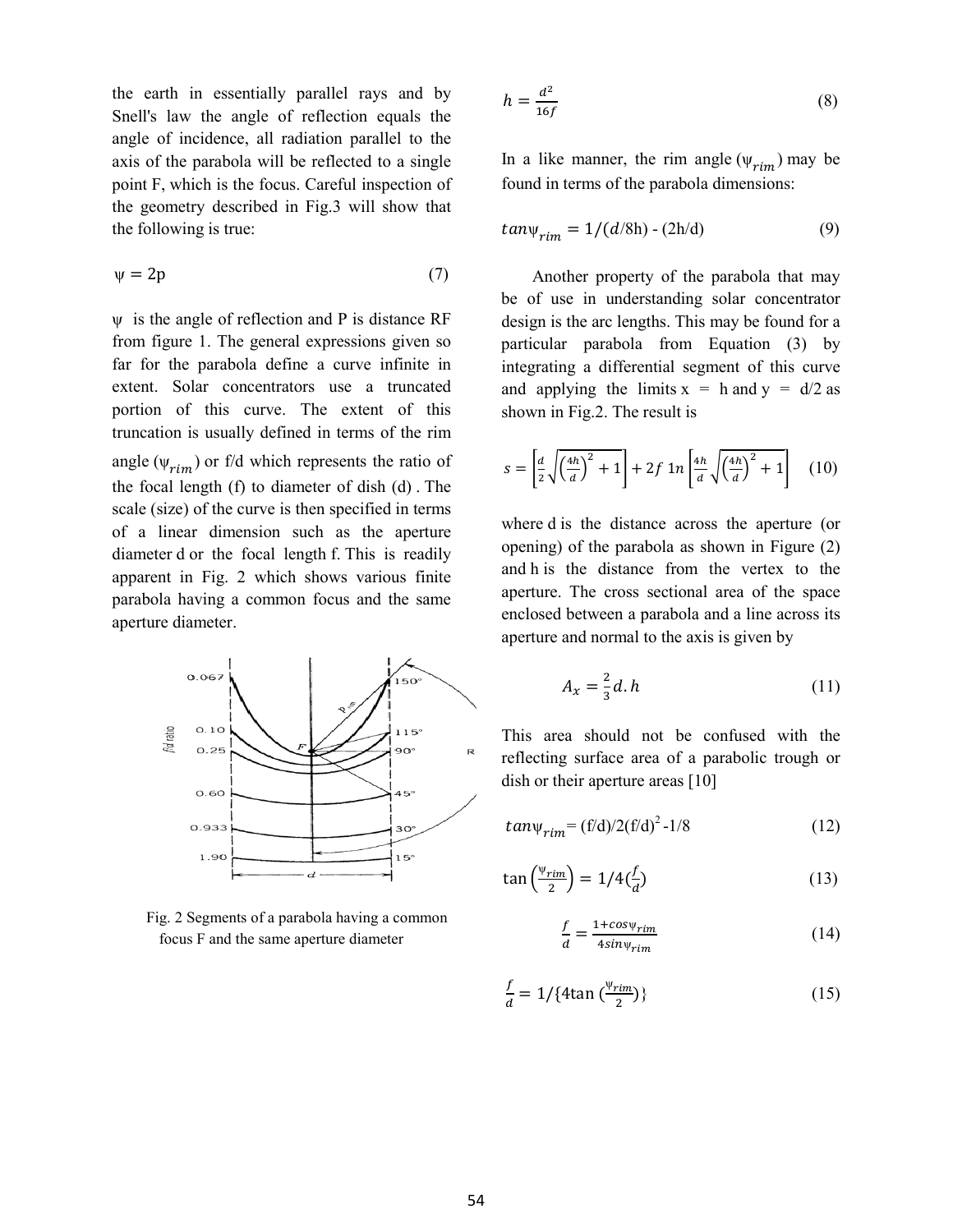## *C. Optical Energy Absorbed by the Receiver*

The Optical Energy of receiver  $(Q_{opt})$  and heat transfer can be calculated using Eq.(16) as follow,

$$
Q_{opt} = A_a p_{s.m} \cdot \tau_g \cdot a_r \cdot S \cdot I_a \tag{16}
$$

Where  $p_{s,m}$  is Specular reflectance of concentrator,  $\tau_a$  is Transmittance of glass envelope covering the receiver,  $A_a$  is Aperture of the collector, S receiver shading factor (fraction of collector aperture not shielded by receiver),  $I_a$  light intensity incident on the collector aperture, and  $a_r$  is the absorbance of the receiver.  $S, a_r, p_{s.m}$  and  $\tau_g$  are constants dependent on the materials used and the structure accuracy of the collector. These constants are nominally lumped into single constant term.

Thus, the thermal energy produced by the solar collector is described by,

$$
Q_{out} = Q_{opt} - Q_{Loss} = w \tag{17}
$$

Where Q<sub>Loss</sub> is the losses in thermal energy

## *D. Collector Efficiency*

Collector Efficiency can be found by using equations (17) and other parameter [11], and described by,

$$
\text{collector}(v) = \frac{Q_{out}(v)}{Aa.Ia}
$$
\n
$$
(18)
$$
\n
$$
T_{receiver} = T_{sun}[1 - \square \cdot \tau \cdot \frac{a}{\varepsilon} \frac{cRegeometric}{\text{CRidial}}]
$$
\n
$$
(19)
$$

#### II.EXPERIMENTAL WORK

#### *A. Parabolic dish*

 A solar concentrator was homemade fabricated using galvanized steel sheets concave dish. Method of a given focus and directory was employed in the construction. A Miller paper was stacked on the interior side of the parabolic dish. High light reflection (76%) was obtained from this solar dish.

The dimensions of the designed dish are given in table I.

Table I : Dimensions of the solar concentrator

| Diameter of opening of the parabola | 1.6 <sub>m</sub>   |
|-------------------------------------|--------------------|
| Surface collecting of the parabola  | 2.0<br>${\bf m}^2$ |
| Depth of the parabola               | 0.018<br>m         |
| Focal distance f                    | $0.84$ m           |
| <b>Rim angle</b>                    | $45^\circ$         |
| f/d                                 | 0.677              |



Fig. 3 Design of parabolic dish

# *B. Receiver*

The heat receiver was made of stainless steel cylindrical tube, coated with a thin layer of black

 $\frac{1}{4}$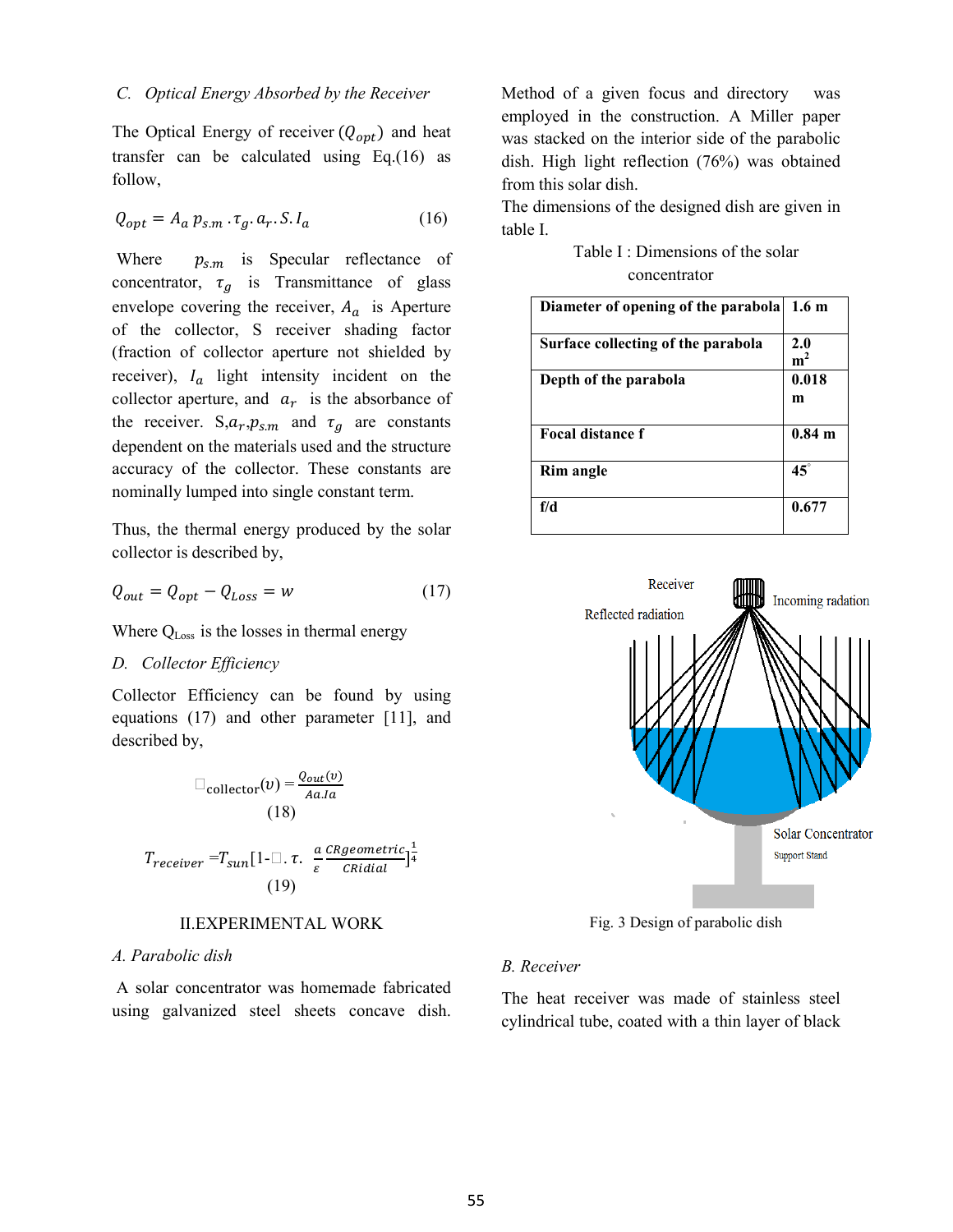paint as antireflection coating and it was located in the focal zone of the solar dish of (1.6 m) diameter. Water pass through helical – wrapped cupper tubes inside receiver cavity. The geometrical dimensions was applied according to Eq.(2) for better performance and higher efficiency of radiation absorption and thermal energy inside receiver cavity.



To increase the efficiency of system, a sun light tracking circuit was used [12]. As shown in figure 5, the actuator circuit consist of two CDS detector were used for light sensing, the outputted signal of these detectors is amplified by operation amplifier U1 and U2. The driving transistors Q1, Q2, Q3 and Q4 are operating the motor for (24V DC, 0.5A) which is moving the solar dish in tracking way of incident sun light.

*C. Tracking system*



Fig. 5 circuit diagram of tracking system

Table II Tracking circuit components

| $U1/U2 - LM339$ quad comparator | $Q4 - 2N3904$ Transistor  | $R1 - 1M_{\cdot}$ ohm      |
|---------------------------------|---------------------------|----------------------------|
| $R2 - 1$ K.ohm trim pot         | $R3 - 10K$ .ohm           | $R4 - 10K$ .ohm            |
| $R5 - 10K$ , ohm                | $R6 - 4.7K$ .ohm          | $R7 - 2.7K$ .ohm           |
| $C1 - 10n$ ceramic capacitor    | Q1-TIP42Cpower transistor | Q2-TIP41C power transistor |
|                                 |                           |                            |
|                                 | $Q3 - 2N3906$ transistor  |                            |
|                                 |                           |                            |
|                                 |                           |                            |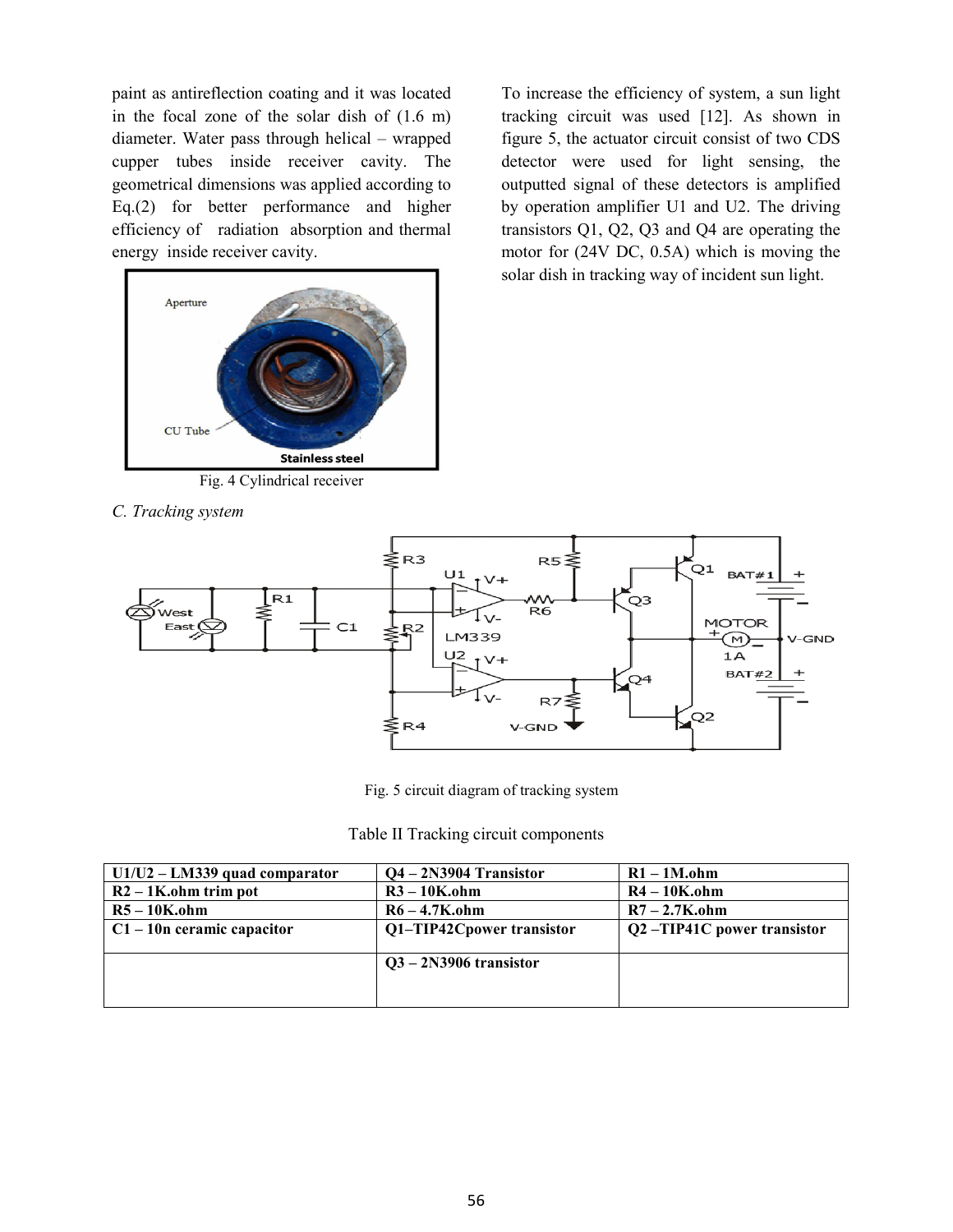The sensor is divided into one by one east and west sensor, and separated by a vane which cast a shadow. When LEDs are exposed to direct sunlight within their focus angle they produce a small current (micro-amps) and associated voltage which is compatible with TTL inputs. Tracking the shadow vane and first row of west detector are used for tracking. The shadow alternately covers then exposes the first row of west detector, when the first row is exposed to the sun it outputs a small voltage which turns on a DC motor via a TTL circuit which drives the tracker and sensor in a west direction casting a shadow over the first row of west detector causing the voltage to drop and turning off the DC motor. This process repeats about every 60 seconds.

## *D. Receiver Calculations*

By using Eq's. 16,17 ,18, and19 the system parameters can be calculated as shown in Table III.

 $Q_{opt}$  = Aa. $P_{s-m}$ .  $\tau_a$ .ar.S.Ia

Table III The receiver optical parameters

| $Ia = 700 \frac{w}{m^2}$                       | $Q_{L,osc} = 73$ W                 |
|------------------------------------------------|------------------------------------|
| $Q_{opt} = 831.4 W$                            | $\Box$ <sub>collector</sub> = 0.54 |
| $T_{\text{receiver}} = 761^{\text{O}}\text{K}$ | $Q_{out}$ = 758.4 W                |

#### III. RESULTS AND DISCUSSIONS

The relation between solar radiation and time has been studied in Iraq- Tikrit city with altitude (34.59) and longitude (43.68), the time of observation was in April-2011 as described in Figure 6. In this geographic zone, the maximum energy of solar radiation found between 9:00 AM to 1:00 PM, after this time the solar radiation begin decreasing between 1:00AM to sun set that because Iraq lies within moderate levels of solar radiation.



Fig. 6 Solar radiation distributions during April-2011 in Iraq zone

Fig.7 shows the dependence of water temperature in receiver on solar radiation during day time. It is clearly observed that the inlet and outlet water temperature increased during day time between 9:30 to 1:30 because of higher flux of solar radiation [11]. Then water temperature decreased after 1:30 simultaneously with time of lower flux of solar radiation.



Fig. 7 Water Temp. in receiver correlated to working time and solar radiation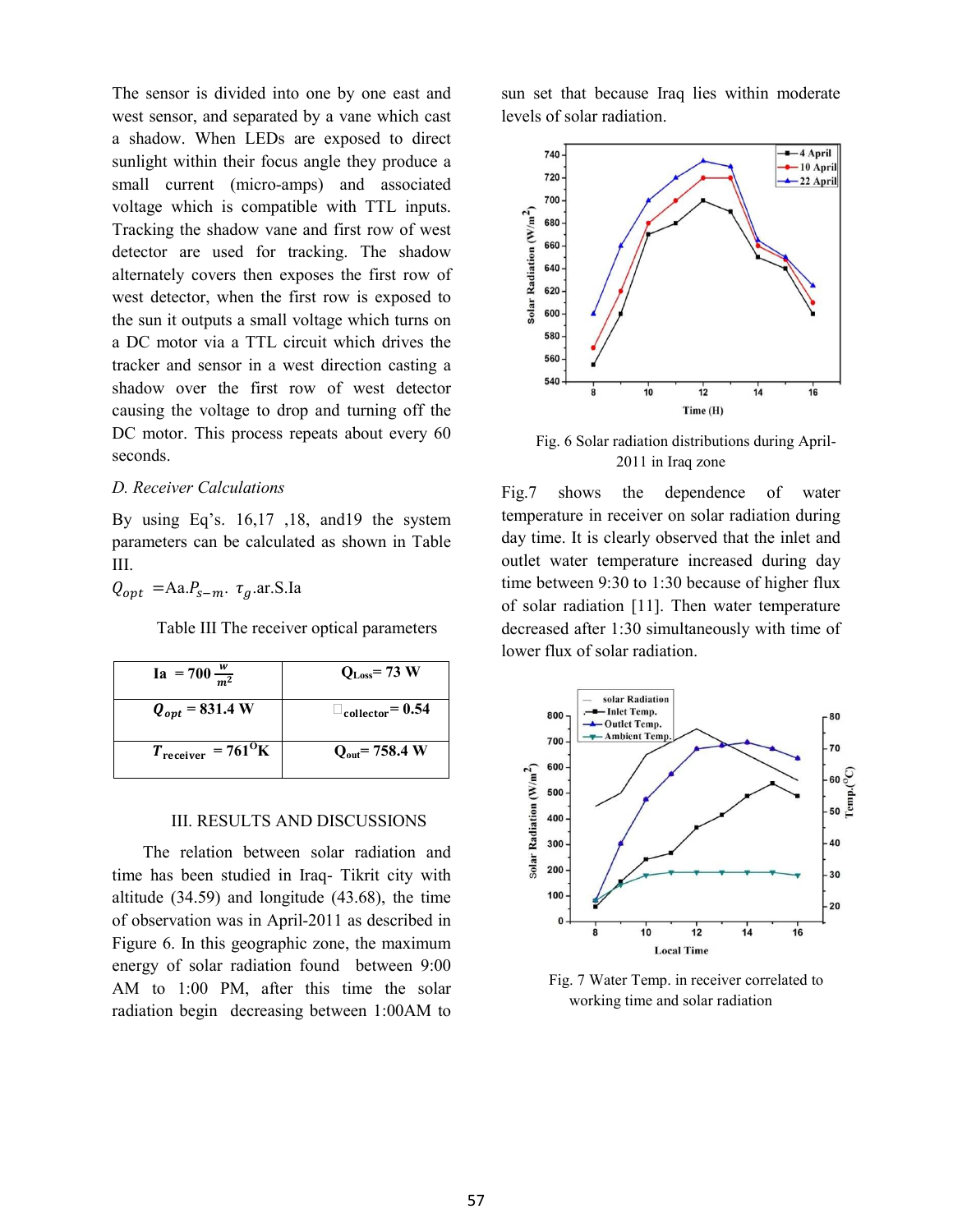The ambient temperature contributes in quantity of heat loss of the receiver. This experimental fact is demonstrated in Figures (8), This figure shows an increasing in heat loss coefficient by convection with increasing of receiver temperature, this is justified by Steven-Boltzmann law in which the radiation emission from a hot source is proportional with the fourth power of source temperature The effect of ambient temperature is represented by the degradation in heat loss coefficient by radiation of receiver at any specific temperature. This fact is very well observed when the winter season approach months of summer season.



radiation with operating temperature of receiver

 Fig. 9 shows the variation of instantaneous efficiency with operating temperature( $T_m - T_a$ ) for receiver. It was clearly observed that the system efficiency decreased related to receiver temperature. The reason beyond that is the losing of radiated energy is proportional to the fourth power of receiver temperature as mentioned before. Also, the results indicate the efficiency of conical receiver is decreasing related to higher temperature difference. The amount of optical and thermal loses energy is part of the total solar energy that incident on the concentrator. The others are called  $Q$  useful energy. It is absorbed by employed fluid and stored in storage tank. The temperature of the stored fluid limits the type of thermal application, while the amount of this stored energy with respect to the total incident energy limits the efficiency of the thermal solar system as described in Eq. (18).



Fig. 9 Relation of efficiency with operation temperature for receiver

Fig. 10 described the relation of solar radiation with time. Figure shows increasing the solar radiation during day time with using tracking system and increasing the system efficiency about 30%.